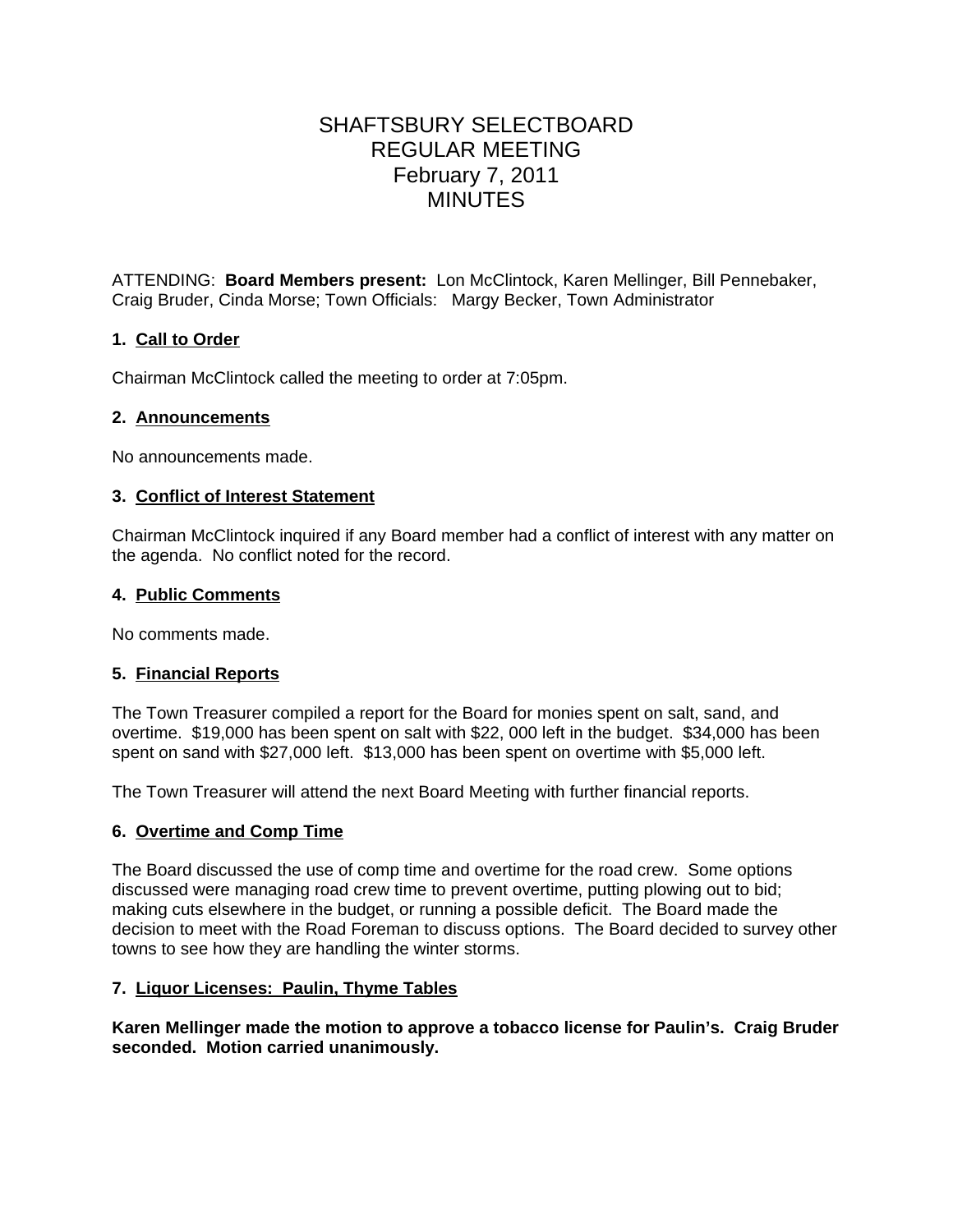**Karen Mellinger made the motion to approve a liquor license for Paulin's. Craig Bruder seconded. Motion carried unanimously.**

**Karen Mellinger made the motion to approve a liquor license for Thyme Tables. Cinda Morse seconded. Motion carried unanimously.**

## 8. Winter Parking Ordinance (3<sup>rd</sup> reading)

Margy Becker read the Winter Parking Ordinance.

## **Cinda Morse made the motion to adopt the Winter Parking Ordinance. Craig Bruder seconded. Motion carried 5-0.**

## 9. Dog Ordinance Amendment (2<sup>nd</sup> reading)

Subsection 4(c) was amended to include cemeteries as an additional area where owners, keepers or persons in control of dogs will be responsible for removing dog waste. The same provision applies to paved sidewalks and associated rights-of-ways, and regularly maintained areas of public parks. The Board agreed to consider this reading of the ordinance the first reading with the cemetery amendment. The second reading will be at the next meeting.

#### **10. Annual Certificate of Town Highway Mileage**

Shaftsbury Hollow Road to Arlington trail, a class 4 road, will add 1.3 miles.

## **11. Green-Up Day Coordinator – Appointment for 2011**

#### **Craig Bruder made the motion to appoint Karen Mellinger as coordinator for Green-Up Day. Cinda Morse seconded. Motion carried.**

#### **12. Other Business**

Margy Becker reported that the independent audit is moving forward. Emails were sent out asking town officers if they would like to serve again. Progress on the Energy Block Grant needs to be reported to the State. Craig Bruder and Cinda Morse will be working on the personnel policies. There will be a workshop for town officials with the Town's Attorney on March 10. The Governor is introducing new Public Records law with a new open meeting law. The Board will contact their State Representative to make sure the laws are understood.

The Board agreed to delete section 22 on page 4 of the original RF3-205 water loan agreement as requested by the Water Supply Division and Bond Counsel. The language incorrectly stated the EPA loan was subject to the single audit act.

## **Karen Mellinger made the motion to approve the amendment. Bill Pennebaker seconded. Motion carried 5-0. Cinda Morse made the motion to authorize Lon McClintock to sign the amended agreement. Bill Pennebaker seconded. Motion carried 5-0.**

Bill Pennebaker handed out a map of the Shires Byway. He informed the Board that grant money was available for towns to allow for signs. A letter of support from the Board to Jim Sullivan at BCRC will be sent by the end of the week. **Bill Pennebaker made the motion to send a letter of support for the Shires Byway to Jim Sullivan. Cinda Morse seconded.**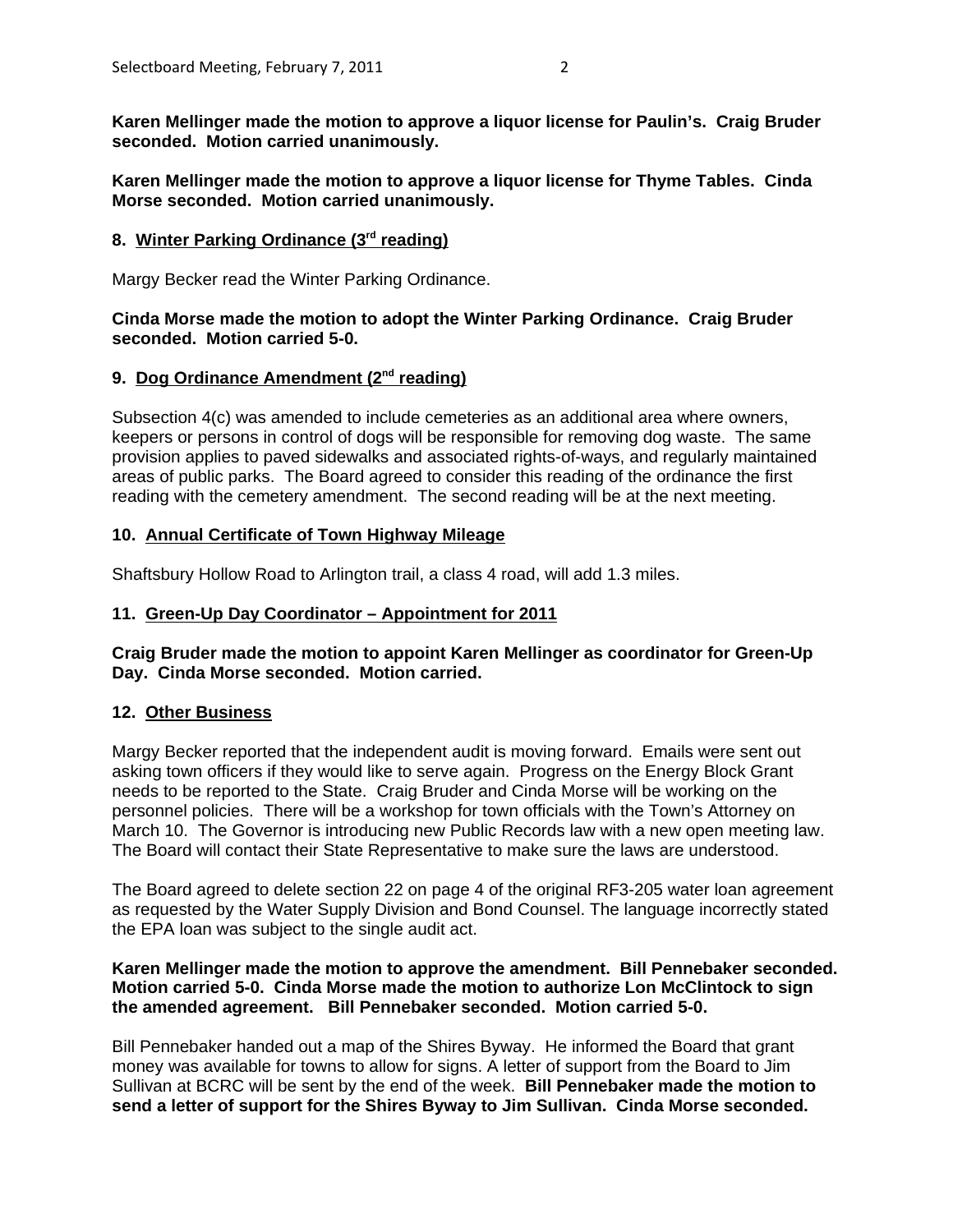**Motion carried 5-0.** Margy Becker will compose the letter which will be signed by Chair McClintock.

There is one vacancy on the Planning Commission.

The State Police Community Advisory Board will be meeting Tuesday, February 22. Craig Bruder cannot attend the meeting. Karen Mellinger will go in his place. Cinda Morse will be setting a time for the Personnel Policy Meeting.

## **13. Approval of Minutes**

**Cinda Morse made the motion to approve the minutes for the Budget Workshop meeting on January 17, 2011. Bill Pennebaker seconded. Motion carried unanimously.**

**Cinda Morse made the motion to approve the minutes for the regular meeting on January 17, 2011. Bill Pennebaker seconded.** Changes under announcements; the meeting for the Shires Byway was the  $22^{nd}$ . Changes to Item #5, 1<sup>st</sup> paragraph; allocate funds toward facilities improvements for Cole Hall and the Town Garage with no increase in taxes. Change to Item #6 to read; Margy Becker will call to discuss a completion date that was agreeable to both parties. The contract is for \$19,200. **Motion carried unanimously.**

**Craig Bruder made the motion to approve Budget Workshop minutes for January 24, 2011. Karen Mellinger seconded. Motion carried 4-0-1 with Cinda Morse abstaining.** 

**Cinda Morse made the motion to approve Budget Workshop minutes for January 10, 2011. Craig Bruder seconded.** Under attending add Larry Johnson, Lister. **Motion carried unanimously.**

#### **14. Approval of Warrants**

CHECK WARRANT #W32 IN THE AMOUNT OF \$16,702.19. **Cinda Morse made the motion to approve check warrant #W32 in the amount of \$16,702.19. Karen Mellinger seconded. Motion carried unanimously.**

CHECK WARRANT #W31 IN THE AMOUNT OF \$4,806.77.

**Cinda Morse made the motion to approve check warrant #W31 in the amount of \$4,806.77. Bill Pennebaker seconded. Motion carried unanimously.**

TRANSFER WARRANT IN THE AMOUNT OF \$60,686.69 DUE TO THE GENERAL FUND FROM THE WATER DEPARTMENT, COLE HALL, AND LISTERS. **Cinda Morse made the motion to approve Transfer Warrant in the amount of \$60,686.69. Karen Mellinger seconded. Motion carried unanimously.**

PAYROLL WARRANT PR#31 IN THE AMOUNT OF \$9,967.77. **Craig Bruder made the motion to approve payroll warrant PR#31 in the amount of \$9,967.77. Cinda Morse seconded. Motion carried unanimously.**

PAYROLL WARRANT PR#30 IN THE AMOUNT OF \$11,121.27. **Karen Mellinger made the motion to approve payroll warrant PR#30 in the amount of \$11,121.27. Cinda Morse seconded. Motion carried unanimously.**